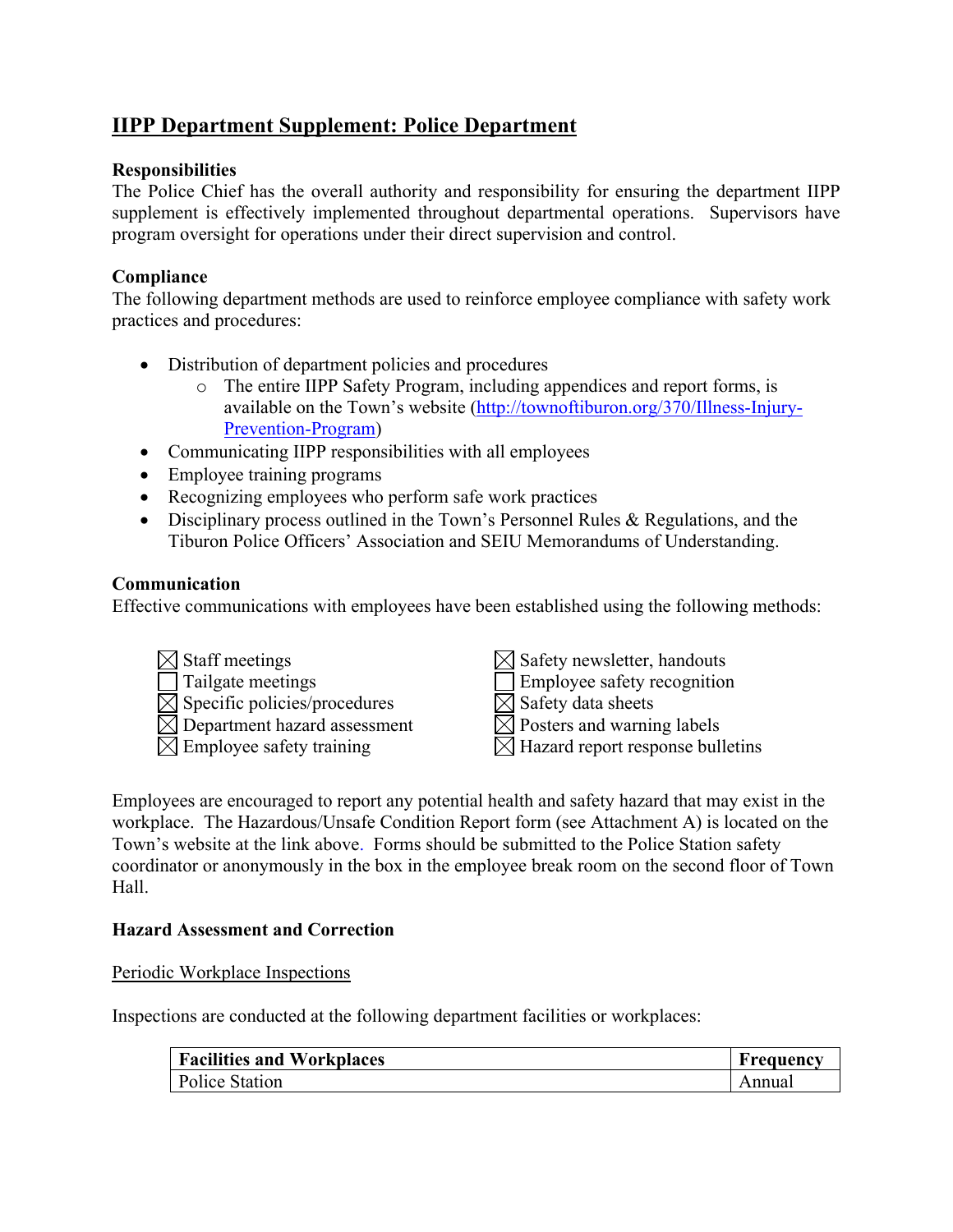Department inspection forms are located on the Town's website at the link above.

### Corrective Action

Supervisors will document corrective actions, including projected and actual completion dates. If an imminent hazard exists, work in the area must cease, and the manager must be contacted immediately. If the hazard cannot be immediately corrected without endangering employees or property, all personnel need to leave the area except those qualified and necessary to correct the condition. Those qualified and necessary to correct the hazardous condition are designated as the IIPP Administrator, Department Heads and Supervisors.

## **Accident Investigation**

Employees will immediately notify their supervisor when an injury or illness occurs on the job. Supervisors will promptly investigate all accidents, injuries, occupational illnesses, and near-miss incidents to determine the cause of the incident. Appropriate corrective actions will be implemented promptly to mitigate the hazards identified during the investigation.

The Accident Report for Workers' Compensation and the Supervisor's Report of Injury form will be completed and a copy retained. The forms are located on the Town's website at the link above.

**Note:** Serious occupational injuries and illnesses must be reported to Cal/OSHA within eight hours after they have become known to the supervisor. This includes, but is not limited to, permanent disfigurement or hospitalization. Cal/OSHA notification will be the responsibility of the Department Head.

#### **Training and Instruction**

Health and safety training, covering both general work practices and job-specific hazard training, is the responsibility of the supervisor.

General and department specific safety training requirements are located on the Town's website at the link above.

#### **Record Keeping and Documentation**

The following documents are located at the Police Station and will be maintained within the **Department IIPP Records** for at least the three years.

- Department Hazard Assessment
- Employee Hazard Report Forms
- **Inspection Reports**
- **Accident Investigation Forms**
- Hazard Correction Reports
- **Employee Safety Training Requirements and Attendance Records**